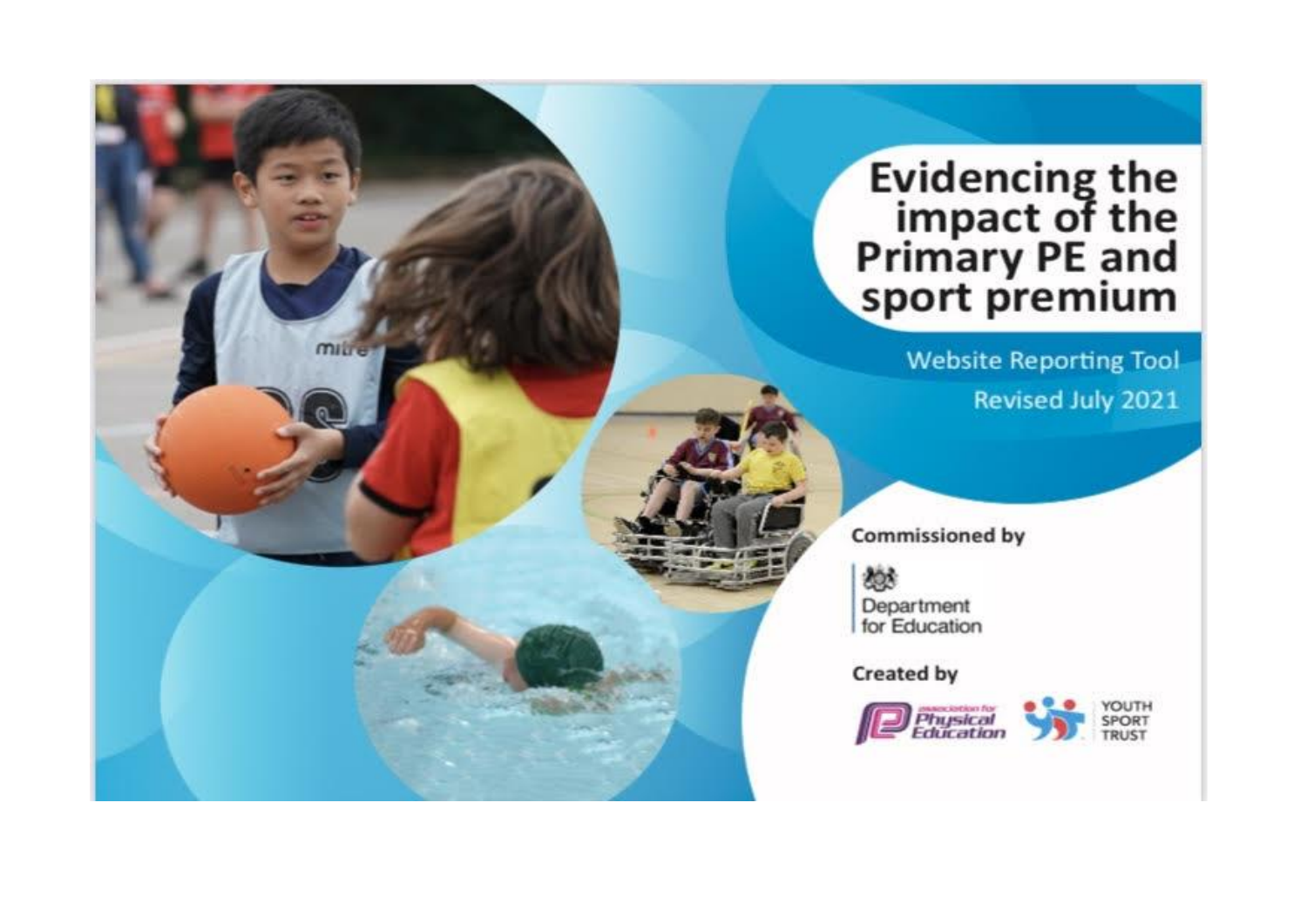It is important that your grant is used effectively and based on school need. The Education Inspection Framework makes clear there will be a focus on 'whether leaders and those responsible for governors all understand their respective roles and perform these in a way that enhances the effectiveness of the school'.

Under the Quality of Education Ofsted inspectors consider: Intent - Curriculum design, coverage and appropriateness Implementation - Curriculum delivery, Teaching (pedagogy) and Assessment Impact - Attainment and progress

To assist schools with common transferable language this template has been developed to utilise the same three headings which should make your plans easily transferable between working documents.

Schools funding make additional and sustainable improvements to: Physical Education, School Sport and Physical Activity (PESSPA) quality the they offer. This means that you should use the Primary PE and sport premium to:

- Develop or add to the PESSPA activities that your school already offer
- . Build capacity and capability within the school to ensure that improvements made now will benefit pupils joining the school in future years
- . The Primary PE and sport premium should not be used to fund capital spend projects; the school's budget should fund these.

Please visit gov.ukfor the revised DfE guidance including the 5 key indicators across which schools should demonstrate animprovement. This document will help you to review your provision and to report your spend. DfEen courages schools to use this template as an effective way of meeting the reporting requirements of the Primary PE and sport premium.

We recommend you start by reflecting on the impact of current provision and reviewing the previous spend.

Schools are required to publish details of how they spend this funding, including any under-spend from 2019/2020, as well as on the impact it has on pupils' PE and sport participation and attainment. All funding must be spent by 31st July 2022.

We recommend regularly updating the table and publishing it on your website throughout the year. This evidences your ongoing self-evaluation of how you are using the funding to secure maximum, sustainable impact. Final copy must be posted on your website by the end of the academic year and no later than the 31st July 2021. To see an example of how to complete the table please click HERE.

Created by: Flagskill, Active State



Supported by: 8 8mL 2 Hannes

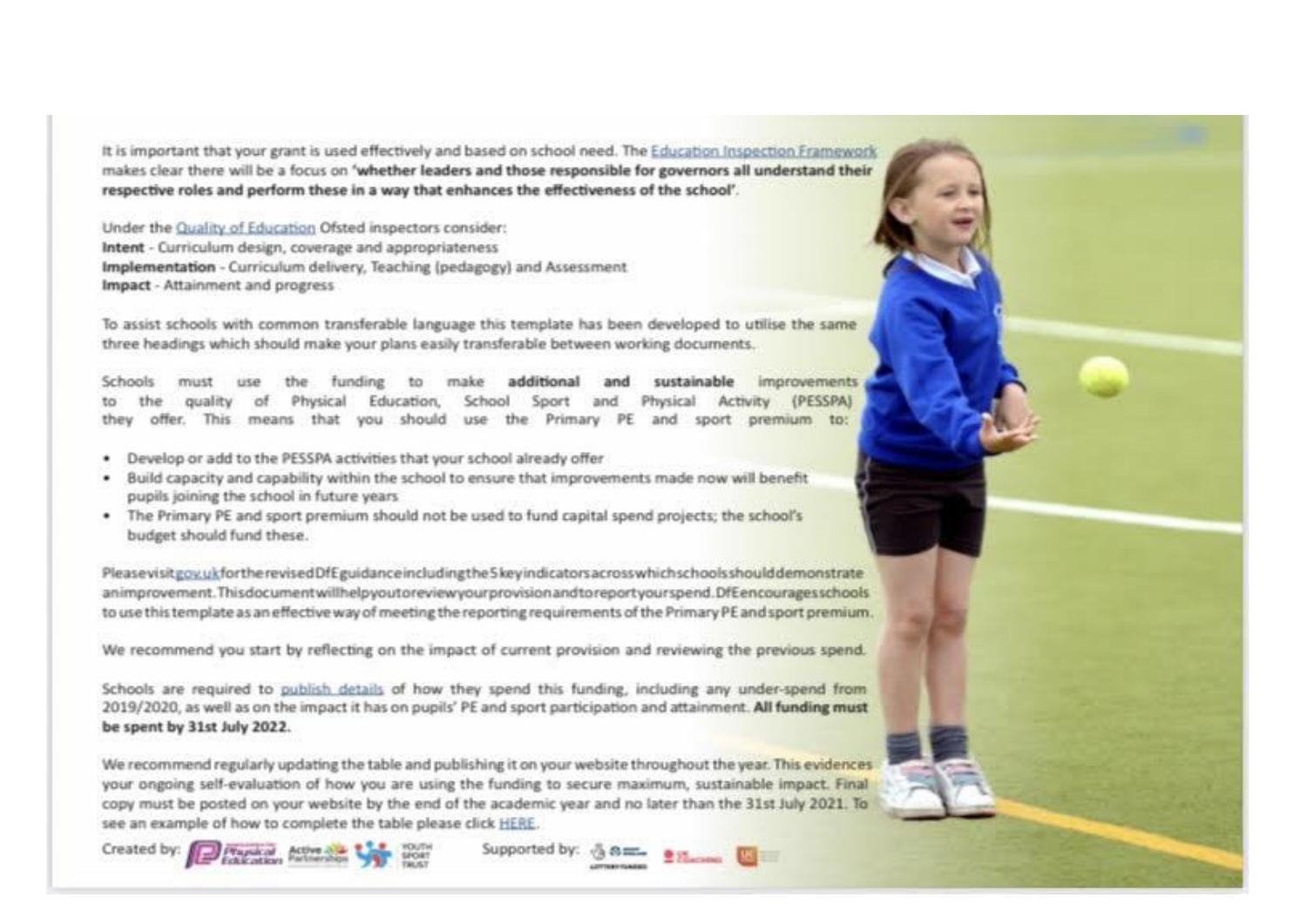## **DETAILS WITH REGARD TO FUNDING**

| Total amount allocated for 2020/21                                    | £16,780 |
|-----------------------------------------------------------------------|---------|
| Total amount spent for 2020/21                                        | £10,336 |
| How much do you intend to carry over from the total fund into 2021/22 | £6,433  |



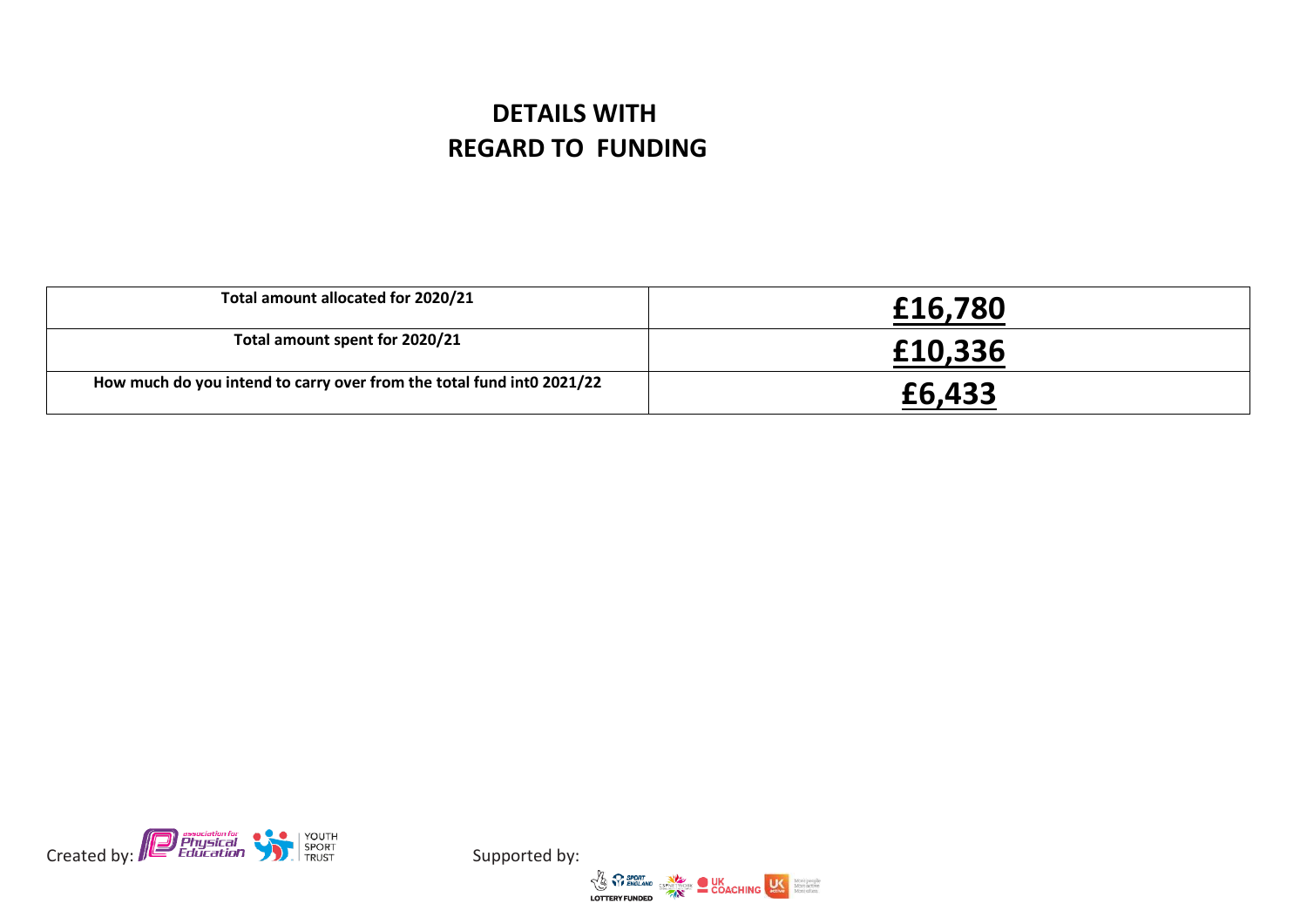## **SWIMMING DATA**

|                                                                                                                                                                                                                                | Meeting national curriculum requirements for swimming and water safety. |
|--------------------------------------------------------------------------------------------------------------------------------------------------------------------------------------------------------------------------------|-------------------------------------------------------------------------|
| Due to exceptional circumstances priority should be given to ensuring that pupils can perform safe self rescue even if they do not fully meet the first two requirements of                                                    | the NC programme of study.                                              |
| What percentage of your current Year 6 cohort use a range of strokes effectively [for<br>example, front crawl, backstroke and breaststroke]?                                                                                   | 100%                                                                    |
| What percentage of your current Year 6 cohort perform safe self-rescue in different<br>water-based situations?                                                                                                                 | 22%                                                                     |
| Schools can choose to use the Primary PE and Sport Premium to provide additional<br>provision for swimming but this must be for activity over and above the national<br>curriculum requirements. Have you used it in this way? | Due to Covid restrictions we were unable to do this                     |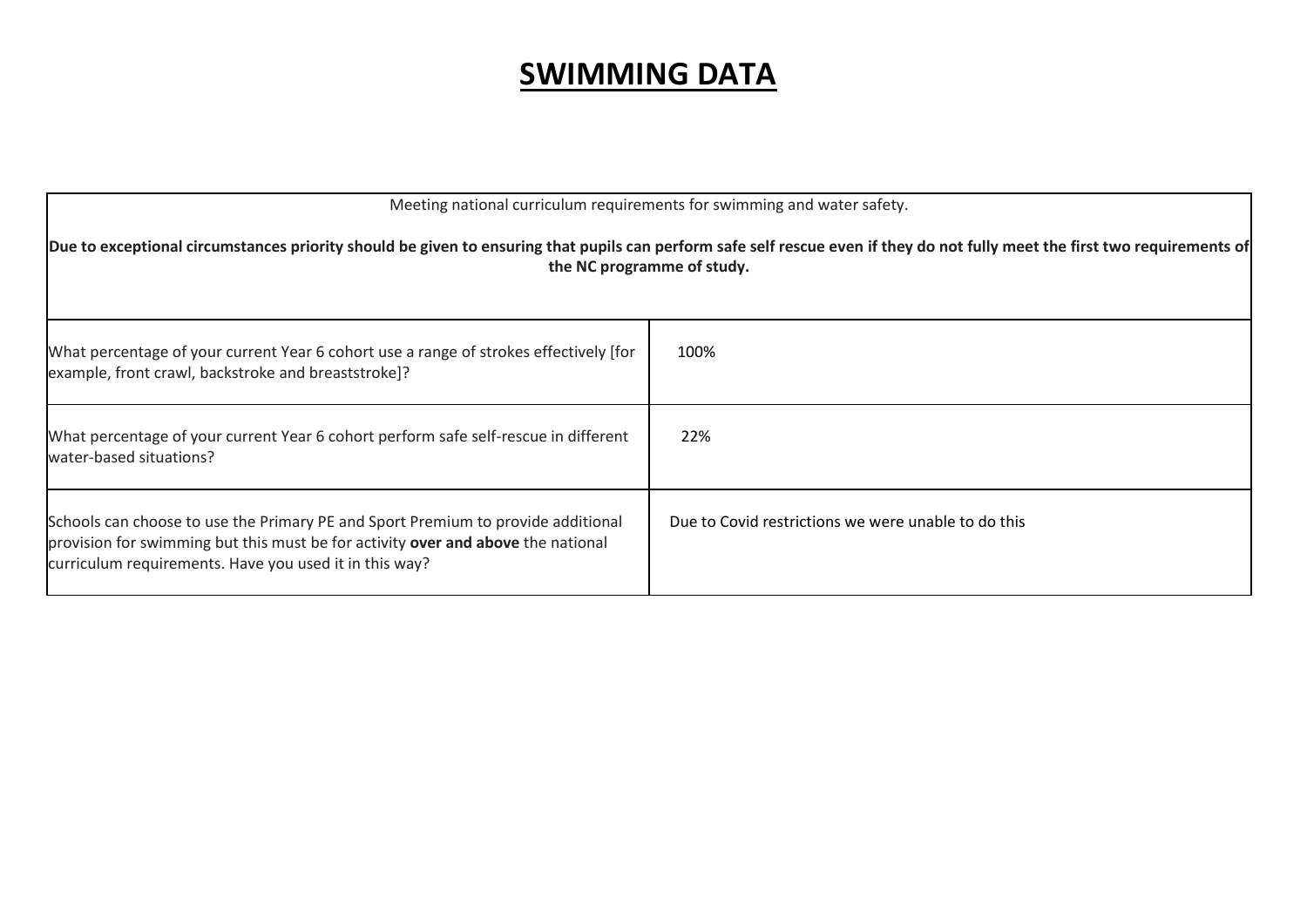| Intent                                                                                                                                                                                                                                                                                                                                                                                    | Implementation                                                                                                                                                                                                                                                                     | <b>Funding allocated:</b>                                                                                                                                                      | impact:                                                                                                                                                                                                                                                                                                    | Percentage<br>of total<br>allocation |
|-------------------------------------------------------------------------------------------------------------------------------------------------------------------------------------------------------------------------------------------------------------------------------------------------------------------------------------------------------------------------------------------|------------------------------------------------------------------------------------------------------------------------------------------------------------------------------------------------------------------------------------------------------------------------------------|--------------------------------------------------------------------------------------------------------------------------------------------------------------------------------|------------------------------------------------------------------------------------------------------------------------------------------------------------------------------------------------------------------------------------------------------------------------------------------------------------|--------------------------------------|
| All children encouraged to<br>increase their fitness<br>through monitoring and<br>informal competitions.<br>All children to be taught at<br>least 2 hours of PE a week<br>with external/internal PPA<br>provider and class teacher.<br>For some children who<br>would benefit by extra<br>exercise and activity and<br>pupil premium children to<br>receive an extra sporting<br>session. | To provide more internal<br>and external space for<br>children and teaching staff<br>by using outdoor courts,<br>fields and playground and<br>indoor hall and sports hall.<br>To have an external sport's<br>provision company<br>'Premier Sports' to work<br>with those children. | £800 to update outdoor<br>playground sporting<br>equipment including as<br>well as storage boxes for<br>every year group.<br>£6350 to develop the<br>outdoor EYFS outdoor area | PE assessment by teachers and PPA provider<br>showed that children were all accessing PE<br>and most making the progress needed for<br>their year group.<br>Children were actively engaged and using the<br>baseline assessment and golden mile tool<br>most of the children made substantial<br>progress. | 70%                                  |



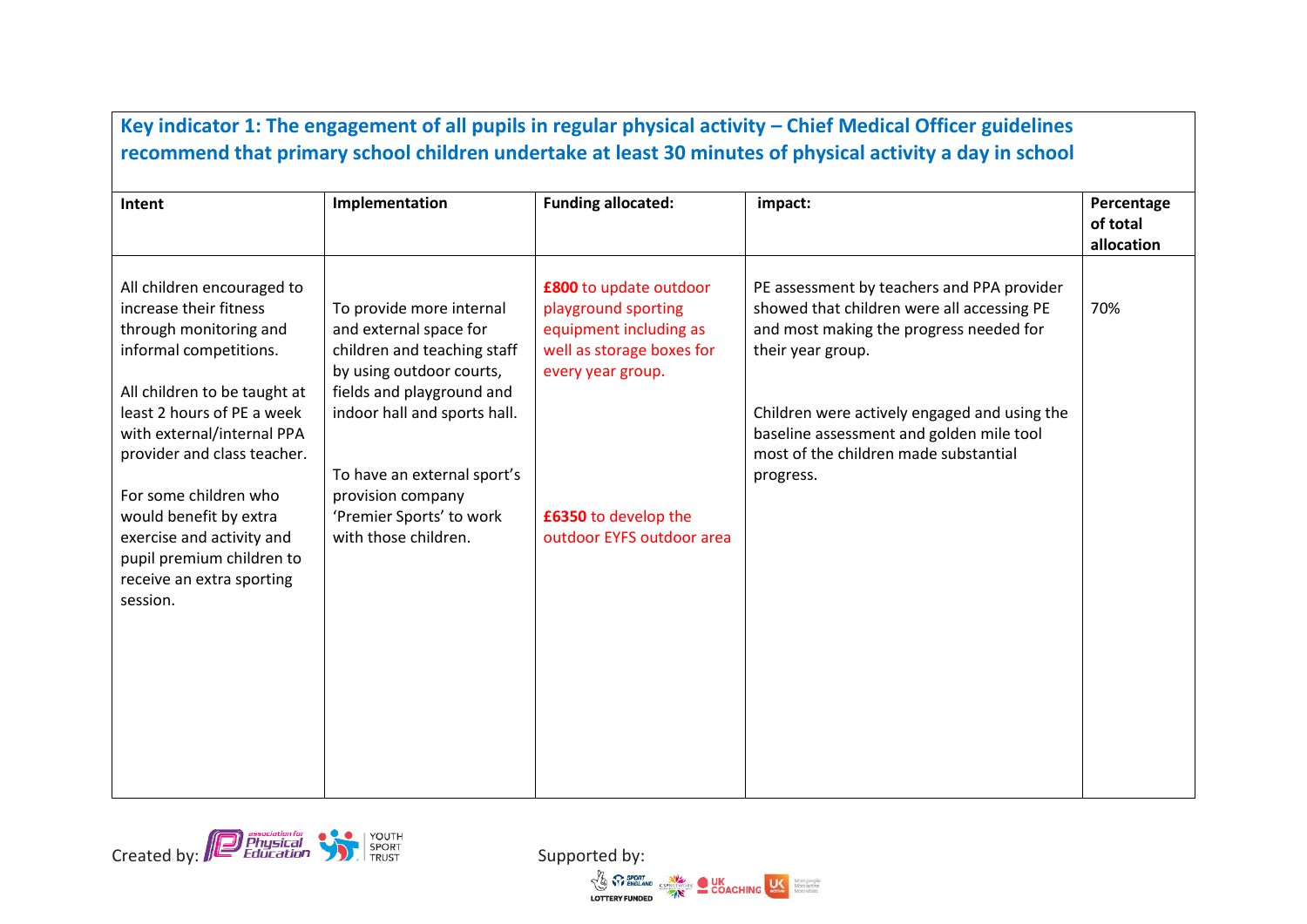| Intent                                                                                                                        | Implementation                                                                                                                          | <b>Funding allocated:</b> | impact:                                                                                                                   | Percentage<br>of total<br>allocation |
|-------------------------------------------------------------------------------------------------------------------------------|-----------------------------------------------------------------------------------------------------------------------------------------|---------------------------|---------------------------------------------------------------------------------------------------------------------------|--------------------------------------|
| Ensure all children are<br>aware of the importance of<br>a healthy lifestyle,<br>including both diet and<br>regular exercise. | The introduction of a 'Well-<br>Being' week at school<br>incorporating all kinds of<br>sport, fitness activities and<br>healthy eating. | N/A at the moment.        | Due to Covid restrictions we were unable to<br>do this in 20/21. We hope to be able to do<br>this as soon as we are able. | 0%                                   |
|                                                                                                                               | Children to use Wake and<br>Shake and Go Noodle in<br>their classrooms to have<br>mini physical activity<br>breaks.                     |                           |                                                                                                                           |                                      |
|                                                                                                                               |                                                                                                                                         |                           |                                                                                                                           |                                      |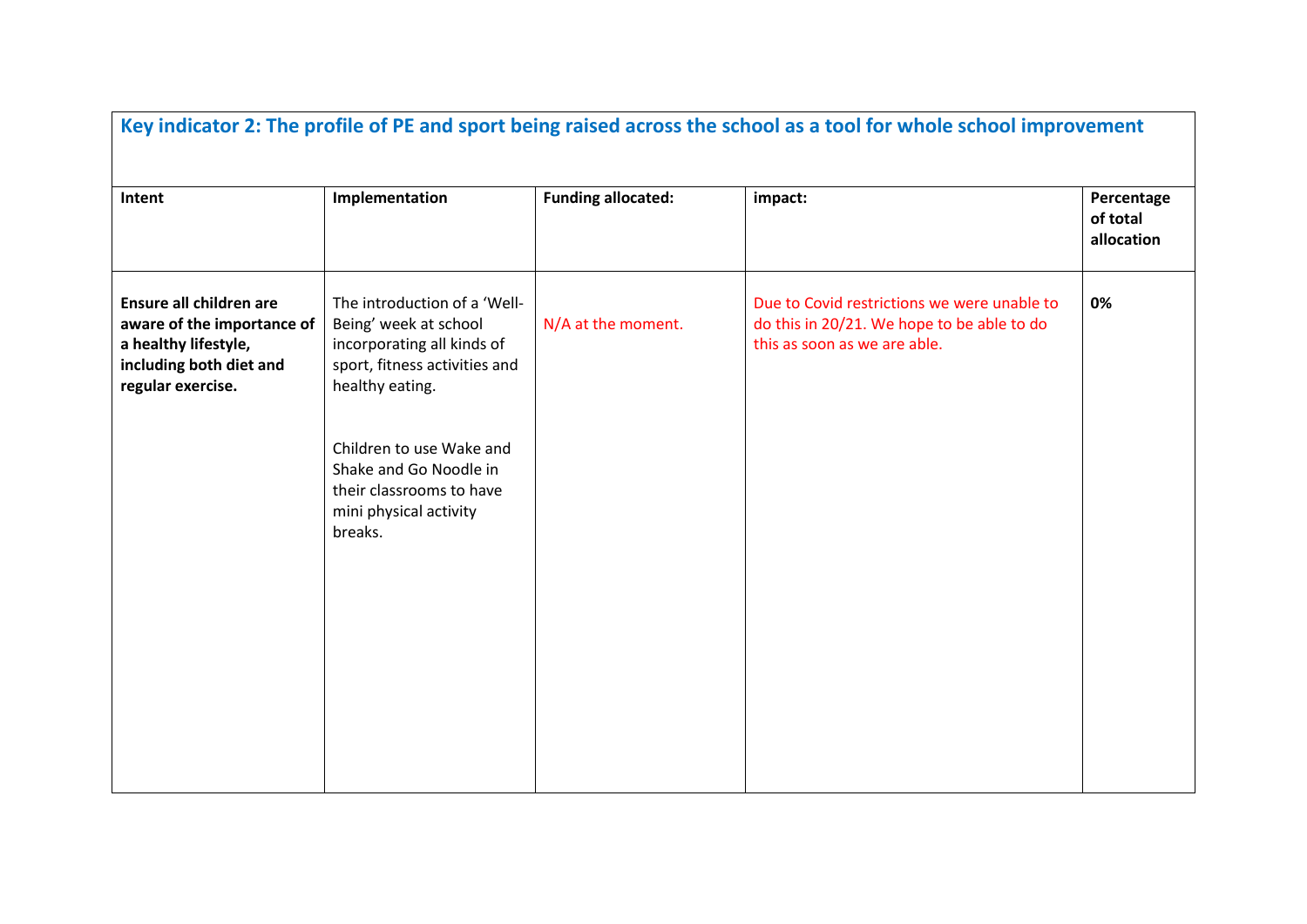| Intent                                                                                                | Implementation                                                                                                                                                                                                                                                                                                                        | <b>Funding allocated:</b>                                                                                                                                                                         | impact:                                                                                                                                                                                                                                                                                                                                                                                                                                                                                                                                   | Percentage<br>of total<br>allocation |
|-------------------------------------------------------------------------------------------------------|---------------------------------------------------------------------------------------------------------------------------------------------------------------------------------------------------------------------------------------------------------------------------------------------------------------------------------------|---------------------------------------------------------------------------------------------------------------------------------------------------------------------------------------------------|-------------------------------------------------------------------------------------------------------------------------------------------------------------------------------------------------------------------------------------------------------------------------------------------------------------------------------------------------------------------------------------------------------------------------------------------------------------------------------------------------------------------------------------------|--------------------------------------|
| For teaching staff to be<br>confident in the delivery of<br>high quality PE throughout<br>the school. | External sports coaches to<br>teach in every year group<br>so that teachers can<br>observe an implement high<br>quality delivery of a certain<br>PE aspect.<br>Mr. Lucy to teach PE<br>alongside class teachers<br>with CREATE Sports cards<br>Teachers to attend courses<br>to enhance knowledge and<br>confidence in certain areas. | Money not needed at the<br>moment until Covid<br>restriction allow us to bring<br>in external coaches, for Mr<br>Lucy to provide additional<br>training and no courses<br>available at this time. | There will be before and after small informal<br>surveys to teachers to ascertain how they<br>found the coaching and what they will do as a<br>result of the coaching / teaching they<br>observed.<br>Formal and informal observations from SLT<br>and PE coordinator Mr Lucy of teachers<br>teaching PE and to give feedback.<br>Due to Covid restrictions, we have been<br>unable to implement external coaches (other<br>than PH sports) coming into our school for<br>specialist sport teaching. WE hope to do this<br>in the future. | 0%                                   |

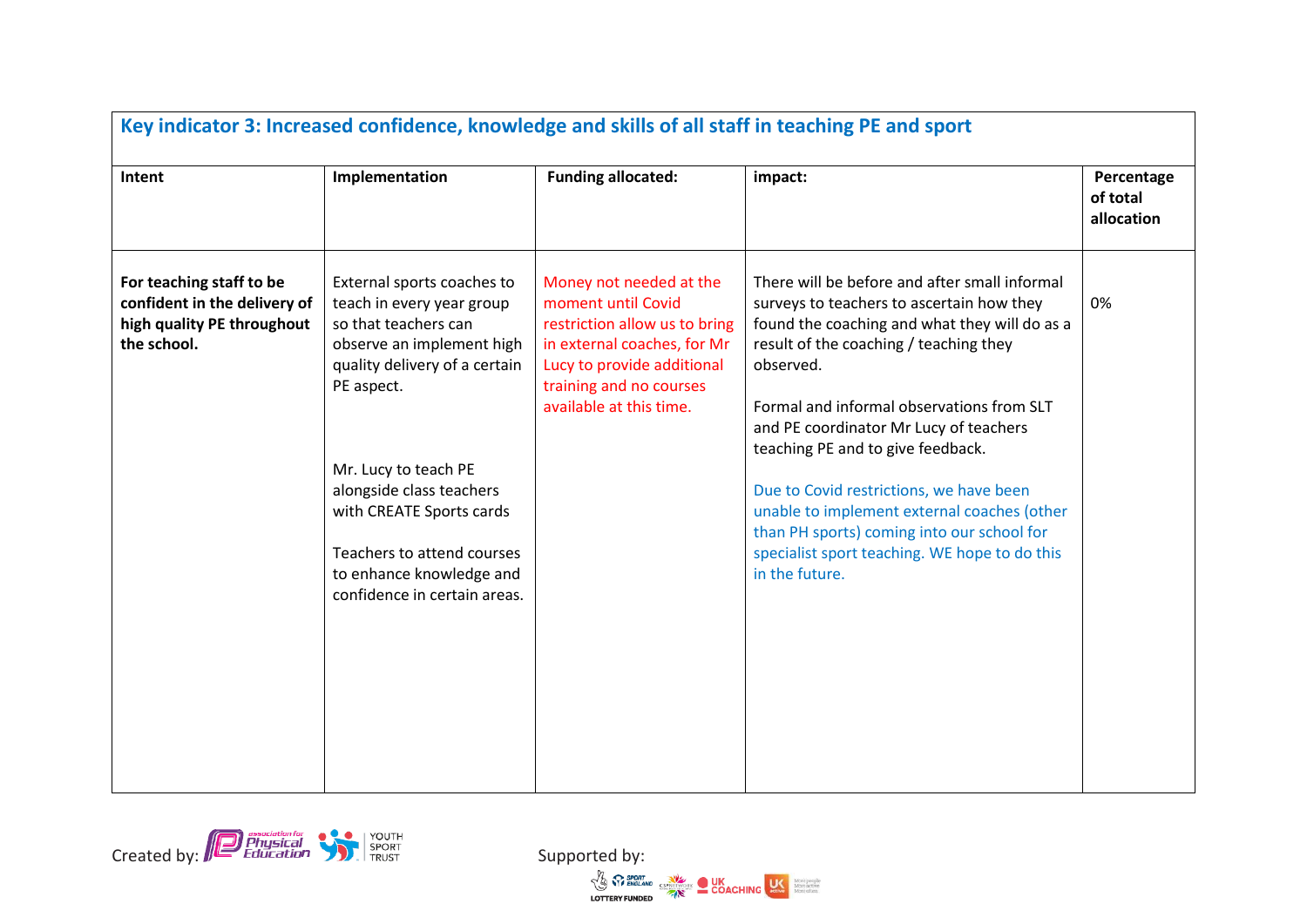| Intent                                                                                                                                              | Implementation                                                                                                                                                                                                                                                                                                                                                                    | <b>Funding allocated:</b> | impact:                                                                                                                                                                                                                                                                                                                   | Percentage<br>of total<br>allocation |
|-----------------------------------------------------------------------------------------------------------------------------------------------------|-----------------------------------------------------------------------------------------------------------------------------------------------------------------------------------------------------------------------------------------------------------------------------------------------------------------------------------------------------------------------------------|---------------------------|---------------------------------------------------------------------------------------------------------------------------------------------------------------------------------------------------------------------------------------------------------------------------------------------------------------------------|--------------------------------------|
| For pupils to experience a<br>wide range of sports and<br>activities and to participate,<br>be engaged and excel.                                   | To provide a wide range of<br>sporting clubs and activities<br>both after school and<br>lunchtimes. This was<br>obviously restricted due to<br>Covid.                                                                                                                                                                                                                             | £3186<br>for              | PH Sports were able to provide extra sessions<br>and when they weren't able to come in due<br>to Covid restrictions they were able to                                                                                                                                                                                     | 30%                                  |
| Swimming lessons for<br>children at Jubilee<br>Swimming Pool. (This will<br>happen next academic year<br>as swimming was cancelled<br>due to Covid) | To provide a broad and<br>balanced PE curriculum<br>that takes into account all<br>aspects of PE including:<br>dance, gym; games and<br>athletics.<br>As well as this we have<br>teachers using the CREATE<br><b>REAL PE scheme of work</b><br>that focuses on the ABC of<br>fundamental skills<br>required in high quality PE.<br>$A -$ Agility B - Balance<br>C - Coordination. | <b>PH Sports</b>          | provide online resources and lessons.<br>PH Sports to work with children at lunchtimes<br>and in the afternoons to provide additional<br>sporting activities and confidence building<br>sessions. It was fantastic for children to be<br>physically active again after lockdown and<br>socially interact with each other. |                                      |